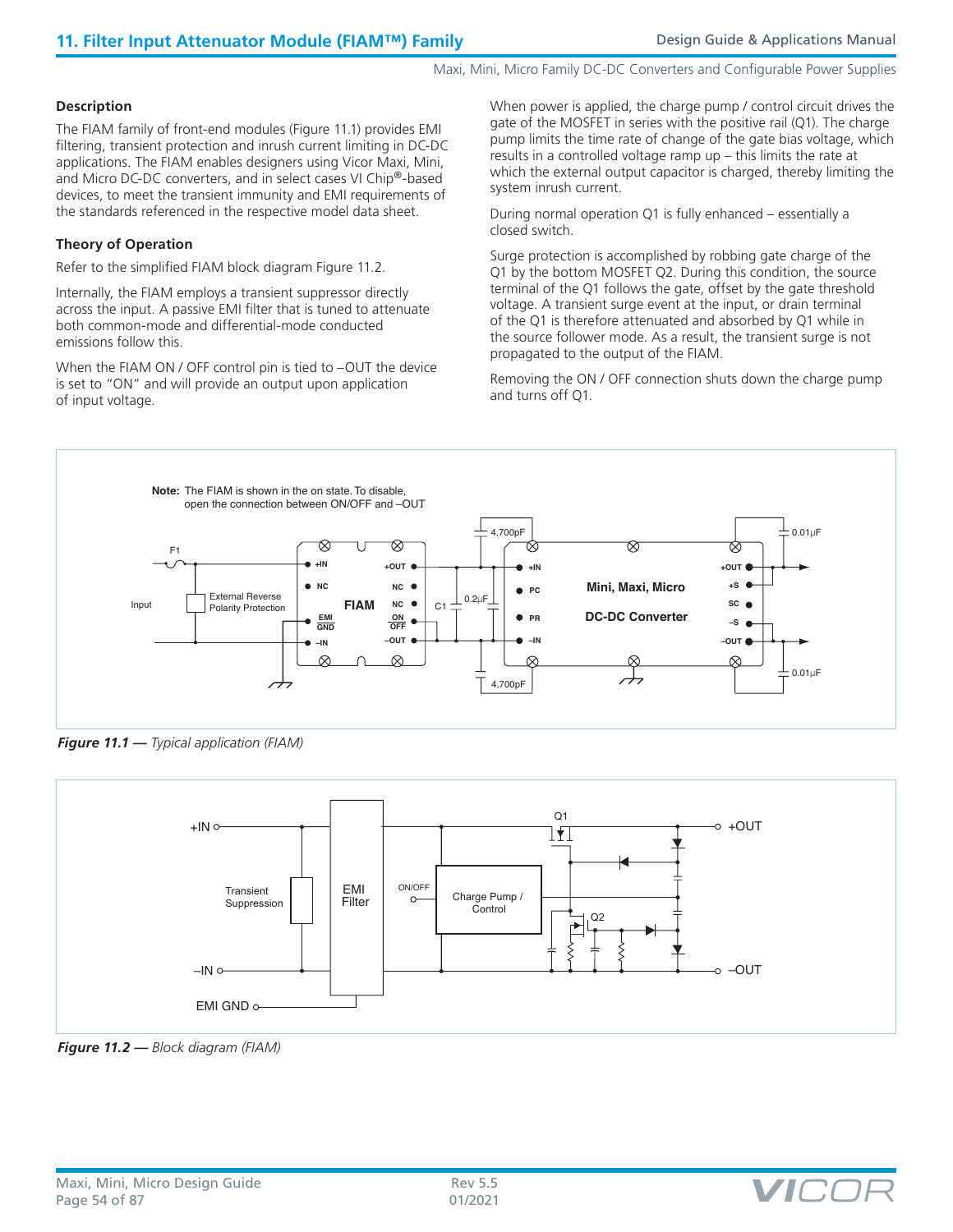Maxi, Mini, Micro Family DC-DC Converters and Configurable Power Supplies

| <b>Parameter</b>                   | <b>FIAM1</b>                                                     | FIAM2                                                            | M-FIAM3                                                   |
|------------------------------------|------------------------------------------------------------------|------------------------------------------------------------------|-----------------------------------------------------------|
| Input Voltage<br>(Continuous)      | $36 - 76V_{DC}$                                                  | $36 - 76V_{DC}$                                                  | $180 - 375V_{\text{DC}}$                                  |
| Recommended Fusing (F1)            | Bussman ABC-10                                                   | Bussman ABC-20                                                   | Bussman ABC-3                                             |
| <b>Output Current</b><br>(Maximum) | 10A                                                              | 20A                                                              | 3A                                                        |
| External Capacitance (C1)          | $10\mu$ F min $-150\mu$ F max                                    | $100\mu$ F min - 330 $\mu$ F max                                 | $10\mu$ F min $-22\mu$ F max                              |
| Inrush Limiting<br>(Maximum)       | 0.014A/uF                                                        | $0.014A/\mu F$                                                   | 0.018A/µF                                                 |
| EMI / RFI                          | Bellcore GR-001089-Core, EN55022<br>Class B. FCC Part 15 Class B | Bellcore GR-001089-Core, EN55022<br>Class B. FCC Part 15 Class B | MIL-STD-461E, CE101, CE102, CS101,<br>CS114, CS115, CS116 |
| Transient Immunity                 | Bellcore TR-NWT-0004999, ETS 300<br>386-1, Class 2               | Bellcore TR-NWT-0004999, ETS 300<br>386-1, Class 2               | Exceeds limits of MIL-STD-704E/F                          |
| Mini Package Size                  | $2.28 \times 2.2 \times 0.5$ in                                  | $2.28 \times 2.2 \times 0.5$ in                                  | $2.28 \times 2.2 \times 0.5$ in                           |

| <b>Parameter</b>                   | <b>M-FIAM5B</b>                                           | M-FIAM9                                                                                                                                                                                                      |
|------------------------------------|-----------------------------------------------------------|--------------------------------------------------------------------------------------------------------------------------------------------------------------------------------------------------------------|
| Input Voltage<br>(Continuous)      | $14 - 36V_{DC}$                                           | $10 - 36V_{DC}$                                                                                                                                                                                              |
| Recommended Fusing (F1)            | Bussman ABC-20                                            | Bussman ABC-20                                                                                                                                                                                               |
| <b>Output Current</b><br>(Maximum) | 20A                                                       | 18A                                                                                                                                                                                                          |
| External Capacitance (C1)          | 330µF min -1000µF max                                     | 330µF min -1000µF max                                                                                                                                                                                        |
| Inrush Limiting<br>(Maximum)       | 0.007A/uF                                                 | 0.007A/µF                                                                                                                                                                                                    |
| EMI / RFI                          | MIL-STD-461E, CE101, CE102, CS101,<br>CS114, CS115, CS116 | MIL-STD-461E, CE101, CE102, CS101,<br>CS114, CS115, CS116                                                                                                                                                    |
| Transient Immunity                 | 50V Max. 12.5ms per MIL-STD-704E/F,<br>cont. operation    | 100V <sub>DC</sub> 50ms per MIL-STD 1275A/B/D, 250V <sub>DC</sub> 70µs<br>per MIL-STD-1275A/B/D, 70V <sub>DC</sub> 20ms per MIL-STD-704A.<br>$50V_{\text{DC}}$ 12.5ms per MIL-STD-704E/F,<br>cont. operation |
| Mini Package Size                  | $2.28 \times 2.2 \times 0.5$ in                           | $2.28 \times 2.2 \times 0.5$ in                                                                                                                                                                              |

*Table 11.1 — FIAM family specifications (see specific data sheets for more detail)*